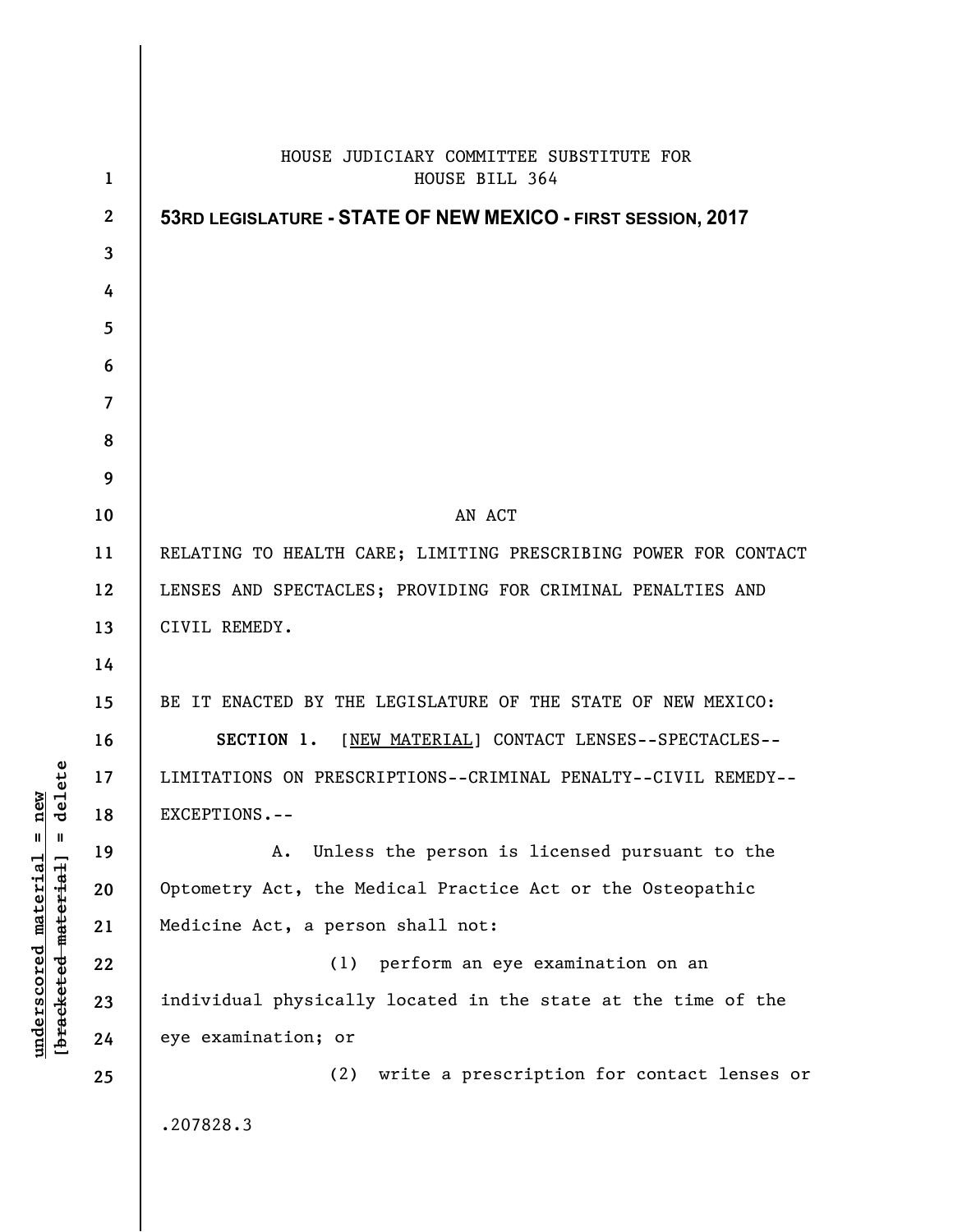HJC/HB 364

**1**  spectacles.

| $\mathbf{2}$             | B. A person shall not write a prescription for                  |
|--------------------------|-----------------------------------------------------------------|
| 3                        | contact lenses or spectacles unless an eye examination is       |
| 4                        | performed before writing the prescription. The prescription     |
| 5                        | shall take into consideration any medical findings and any      |
| 6                        | refractive error determined during the eye examination.         |
| $\overline{\mathcal{L}}$ | C. A person who violates a provision of this                    |
| 8                        | section is guilty of:                                           |
| 9                        | (1) for a first or second conviction, a                         |
| 10                       | misdemeanor and shall be sentenced pursuant to Section 31-19-1  |
| 11                       | NMSA 1978; or                                                   |
| 12                       | (2) for a third or subsequent conviction, a                     |
| 13                       | fourth degree felony and shall be sentenced pursuant to Section |
| 14                       | 31-18-15 NMSA 1978.                                             |
| 15                       | The board of optometry, the New Mexico medical<br>$D$ .         |
| 16                       | board, the board of osteopathic medicine or any other person    |
| 17                       | potentially aggrieved by a violation of this section may bring  |
| 18                       | a suit in a court of competent jurisdiction to enjoin a         |
| 19                       | violation of a provision of this section.                       |
| 20                       | Nothing in this section shall be construed to<br>Ε.             |
| 21                       | prohibit:                                                       |
| 22                       | a health care provider from using<br>(1)                        |
| 23                       | telehealth in accordance with the provisions of the New Mexico  |
| 24                       | Telehealth Act for ocular diseases;                             |
| 25                       | a vision screening performed in a school<br>(2)                 |
|                          | .207828.3<br>- 2 -                                              |

 $\frac{\text{underscored material} = \text{new}}{(\text{bracketed material})}$  =  $\frac{\text{new}}{\text{new}}$ **[bracketed material] = delete underscored material = new**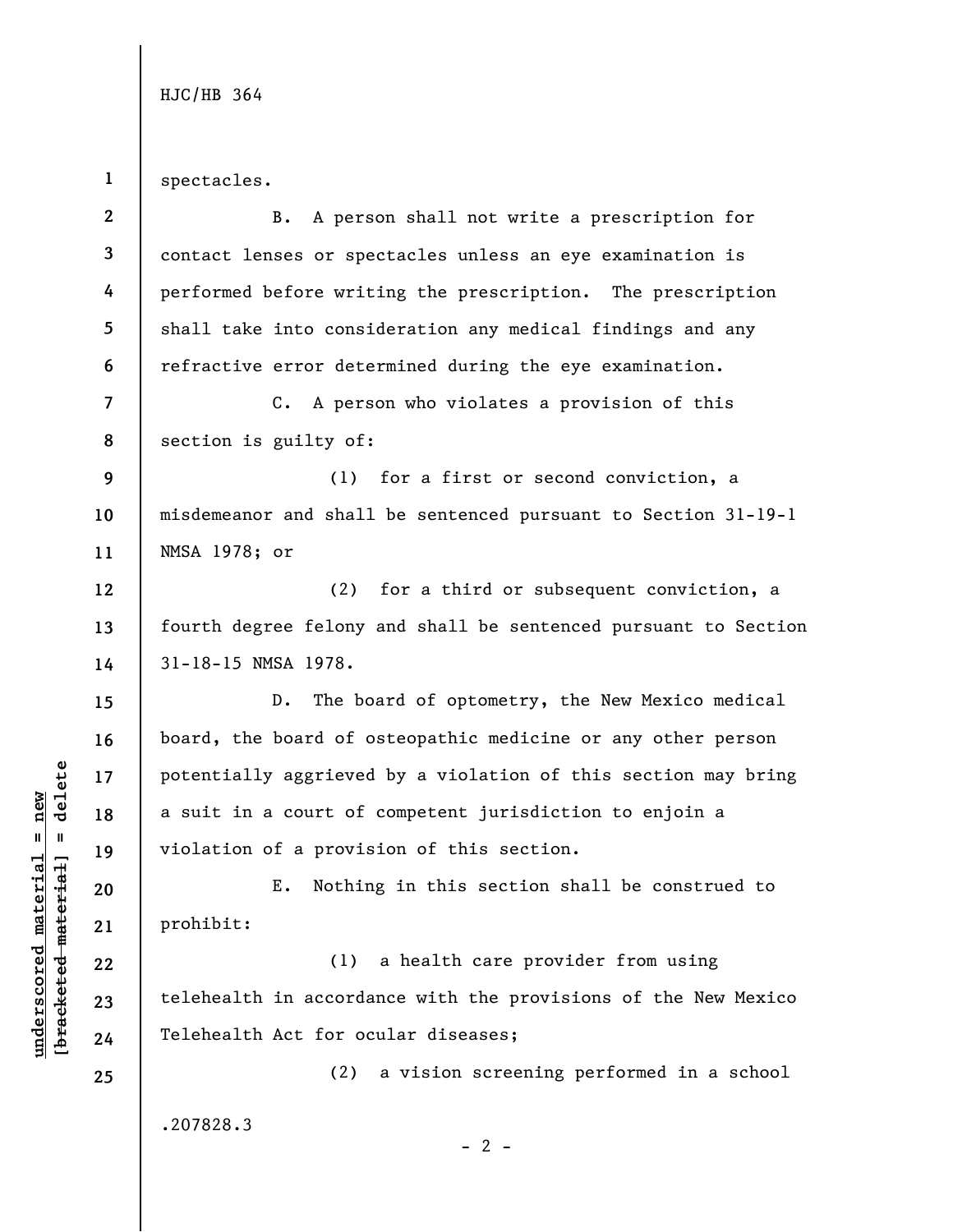by a nurse, physician assistant, osteopathic physician assistant or another provider otherwise authorized pursuant to state law;

**4 5 6**  (3) an optician from completing a prescription for spectacles or contact lenses in accordance with the provisions of the Optometry Act;

**7 8 9 10**  (4) a technician from providing an eye care screening program at a health fair, not-for-profit event, not-for-profit public vision van service, public health event or other similar event;

(5) a physician assistant licensed pursuant to the Medical Practice Act, or an osteopathic physician assistant licensed pursuant to the Osteopathic Medicine Act, working under the supervision of an ophthalmologist licensed pursuant to the Medical Practice Act or the Osteopathic Medicine Act, from performing an eye examination on an individual physically located in the state at the time of the eye examination; or

(6) a vision screening performed by another provider otherwise authorized pursuant to state law.

F. As used in this section:

(1) "autorefractor" means any electronic computer or automated testing device used remotely, in person or through any other communication interface to provide an objective or subjective measurement of an individual's refractive error;

.207828.3

 $\frac{1}{2}$  intereted material = delete **[bracketed material] = delete**  $underscored material = new$ **underscored material = new**

**1** 

**2** 

**3** 

**11** 

**12** 

**13** 

**14** 

**15** 

**16** 

**17** 

**18** 

**19** 

**20** 

**21** 

**22** 

**23** 

**24** 

**25** 

 $-3 -$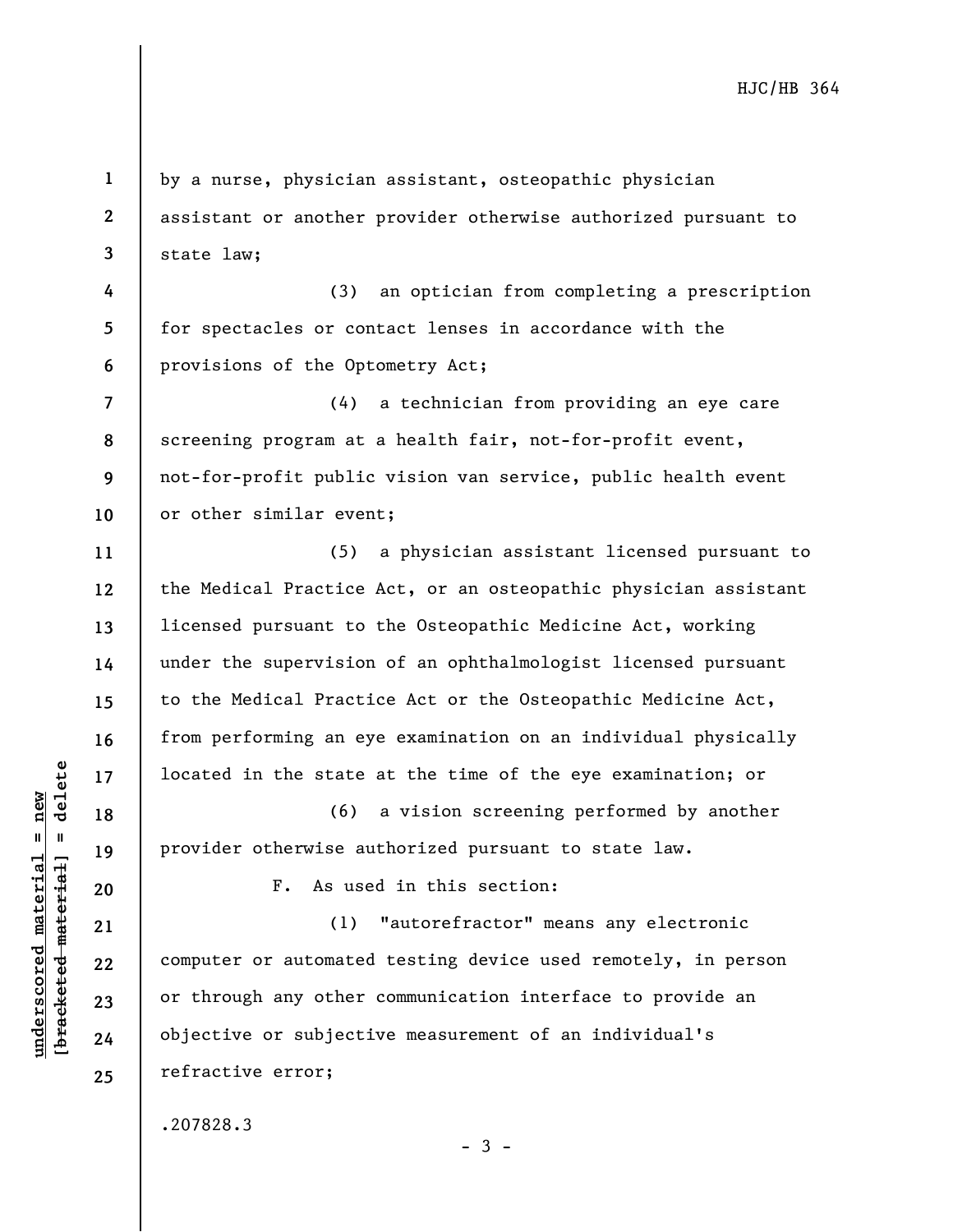HJC/HB 364

| $\mathbf{1}$             | (2) "contact lens" means any lens placed                        |
|--------------------------|-----------------------------------------------------------------|
| $\mathbf{2}$             | directly on the surface of the eye, regardless of whether or    |
| 3                        | not it is intended to correct a visual defect, including any    |
| 4                        | cosmetic, therapeutic or corrective lens;                       |
| 5                        | "eye examination" means an in-person<br>(3)                     |
| 6                        | assessment at a physician's office or an optometrist's office,  |
| $\overline{\mathcal{L}}$ | in a hospital setting or in a hospital health system setting    |
| 8                        | that:                                                           |
| 9                        | (a) is performed in accordance with the                         |
| 10                       | applicable standard of care;                                    |
| 11                       | consists of an assessment of the<br>(b)                         |
| 12                       | ocular health and visual status of an individual;               |
| 13                       | (c) does not consist of solely objective                        |
| 14                       | or subjective refractive data or information generated by an    |
| 15                       | automated testing device, including an autorefractor or kiosk,  |
| 16                       | in order to establish a medical diagnosis or for the            |
| 17                       | determination of refractive error; and                          |
| 18                       | (d)<br>is performed on an individual who is                     |
| 19                       | physically located in this state at the time of the assessment; |
| 20                       | (4) "kiosk" means any automatic or electronic                   |
| 21                       | equipment, application or computer software designed to be used |
| 22                       | on a telephone, teleconference device, computer, virtual        |
| 23                       | reality device or internet-based device that can be used        |
| 24                       | remotely, in person or through any other communication          |
| 25                       | interface to conduct an eye examination or determine refractive |
|                          | .207828.3<br>4 –                                                |

 $\frac{\text{underscored material} = \text{new}}{(\text{bracketed material}) = \text{dev}}$ **[bracketed material] = delete underscored material = new**